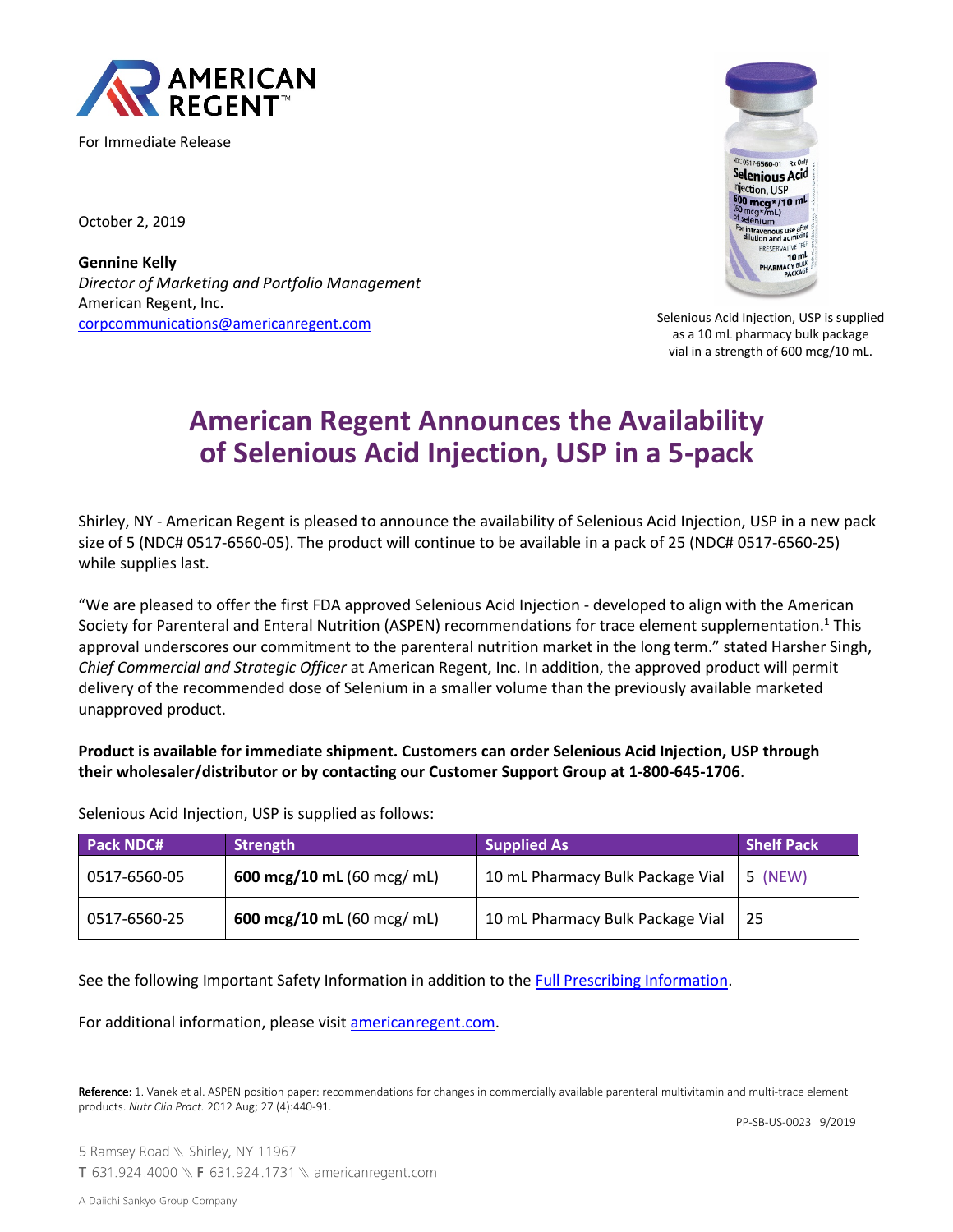

## **SELENIOUS ACID INJECTION, USP**

#### **For intravenous use**

## **INDICATIONS AND USAGE**

Selenious Acid Injection is indicated in adult and pediatric patients as a source of selenium for parenteral nutrition (PN) when oral or enteral nutrition is not possible, insufficient, or contraindicated.

## **Important Administration Information**

Selenious Acid Injection is supplied as a pharmacy bulk package for *admixing use* only. It is *not for direct intravenous infusion*.

# **IMPORTANT SAFETY INFORMATION**

## **CONTRAINDICATIONS**

None

## **WARNINGS AND PRECAUTIONS**

Pulmonary Embolism due to Pulmonary Vascular Precipitates: If signs of pulmonary distress occur, stop the infusion and initiate a medical evaluation.

Vein Damage and Thrombosis: Selenious Acid Injection has a low pH and must be prepared and used as an admixture in PN solutions. Solutions with osmolarity of 900 mOsm/L or more must be infused through a central venous catheter.

Aluminum Toxicity: Selenious Acid Injection contains aluminum that may be toxic. Aluminum may reach toxic levels with prolonged parenteral administration if kidney function is impaired. Preterm infants are particularly at risk for aluminum toxicity because their kidneys are immature, and they require large amounts of calcium and phosphate solutions, which also contain aluminum.

Monitoring and Laboratory Tests: Monitor selenium concentrations, fluid and electrolyte status, serum osmolarity, blood glucose, liver and kidney function, blood count and coagulation parameters throughout treatment.

#### **ADVERSE REACTIONS**

No selenium-related adverse reactions have been reported in clinical studies or postmarketing reports in patients receiving intravenously administered PN solutions containing selenious acid within the recommended dosage range.

#### **USE IN SPECIFIC POPULATIONS**

**Pregnancy:** Risk Summary: Administration of the recommended dose of Selenious Acid Injection in PN is not expected to cause major birth defects, miscarriage, or adverse maternal or fetal outcomes.

Lactation: Risk Summary: Selenium is present in human milk. There is no information on the effects of selenious acid on milk production. The developmental and health benefits of breastfeeding should be considered along with the mother's clinical need for Selenious Acid Injection and any potential adverse effects on the breastfed infant from Selenious Acid Injection or from the underlying maternal condition.

**Pediatric Use:** Safety and dosing recommendations in pediatric patients are based on clinical experience.